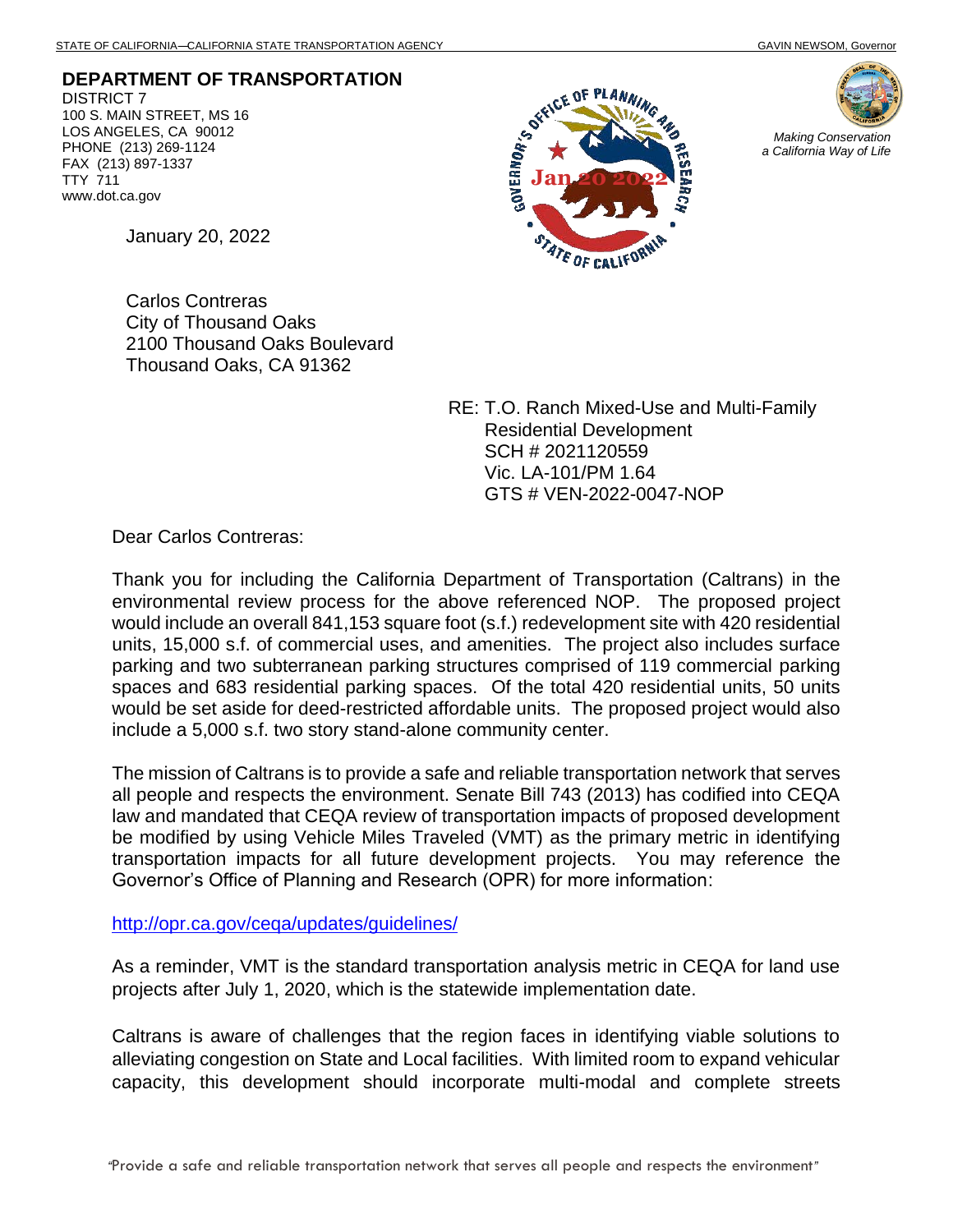Carlos Contreras January 20, 2022 Page 2 of 3

> transportation elements that will actively promote alternatives to car use and better manage existing parking assets. Prioritizing and allocating space to efficient modes of travel such as bicycling and public transit can allow streets to transport more people in a fixed amount of right-of-way.

> Caltrans supports the implementation of complete streets and pedestrian safety measures such as road diets and other traffic calming measures. Please note the Federal Highway Administration (FHWA) recognizes the road diet treatment as a proven safety countermeasure, and the cost of a road diet can be significantly reduced if implemented in tandem with routine street resurfacing. Overall, the environmental report should ensure all modes are served well by planning and development activities. This includes reducing single occupancy vehicle trips, ensuring safety, reducing vehicle miles traveled, supporting accessibility, and reducing greenhouse gas emissions.

> We encourage the Lead Agency to evaluate the potential of Transportation Demand Management (TDM) strategies and Intelligent Transportation System (ITS) applications in order to better manage the transportation network, as well as transit service and bicycle or pedestrian connectivity improvements. For additional TDM options, please refer to the Federal Highway Administration's *Integrating Demand Management into the Transportation Planning Process: A Desk Reference* (Chapter 8).This reference is available online at:

<http://www.ops.fhwa.dot.gov/publications/fhwahop12035/fhwahop12035.pdf>

You can also refer to the 2010 *Quantifying Greenhouse Gas Mitigation Measures* report by the California Air Pollution Control Officers Association (CAPCOA), which is available online at:

[http://www.capcoa.org/wp-content/uploads/2010/11/CAPCOA-Quantification-Report-9-](http://www.capcoa.org/wp-content/uploads/2010/11/CAPCOA-Quantification-Report-9-14-Final.pdf) [14-Final.pdf](http://www.capcoa.org/wp-content/uploads/2010/11/CAPCOA-Quantification-Report-9-14-Final.pdf)

Also, Caltrans has published the VMT-focused Transportation Impact Study Guide (TISG), dated May 20, 2020 and the Caltrans Interim Land Development and Intergovernmental Review (LD-IGR) Safety Review Practitioners Guidance, prepared in On December 18, 2020. You can review these resources at the following links:

[https://dot.ca.gov/-/media/dot-media/programs/transportation-planning/documents/sb-](https://dot.ca.gov/-/media/dot-media/programs/transportation-planning/documents/sb-743/2020-05-20-approved-vmt-focused-tisg-a11y.pdf)[743/2020-05-20-approved-vmt-focused-tisg-a11y.pdf](https://dot.ca.gov/-/media/dot-media/programs/transportation-planning/documents/sb-743/2020-05-20-approved-vmt-focused-tisg-a11y.pdf)

[https://dot.ca.gov/-/media/dot-media/programs/transportation-planning/documents/sb-](https://dot.ca.gov/-/media/dot-media/programs/transportation-planning/documents/sb-743/2020-12-22-updated-interim-ldigr-safety-review-guidance-a11y.pdf)[743/2020-12-22-updated-interim-ldigr-safety-review-guidance-a11y.pdf](https://dot.ca.gov/-/media/dot-media/programs/transportation-planning/documents/sb-743/2020-12-22-updated-interim-ldigr-safety-review-guidance-a11y.pdf)